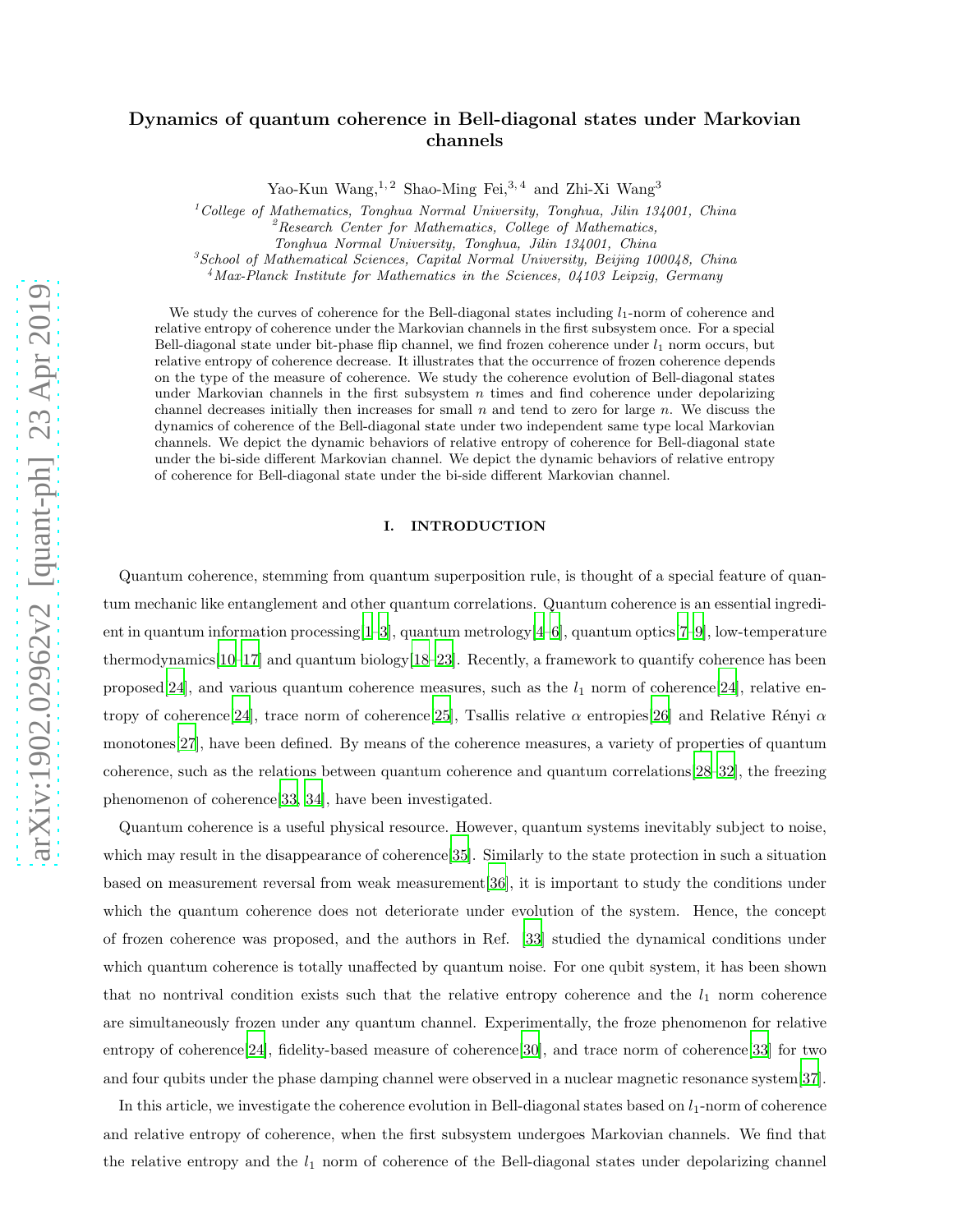decreases at first and then increases. In particular, we find the phenomenon of frozen coherence occurs for special Bell-diagonal states under bit-phase flip channel in terms of the  $l_1$  norm of coherence. It is shown that the occurrence of frozen coherence depends on the type of measures of coherence. We also study the coherence evolution of Bell-diagonal states when the first subsystem undergoes  $n$  times Markovian channels. We find that the relative entropy of coherence for Bell-diagonal states under depolarizing channel decreases initially then increases for small  $n$  and tends to 0 for large  $n$ . We discuss the dynamics of coherence of the Bell-diagonal states under two independent local Markovian channels of the same type.

## II. COHERENCE EVOLUTION OF BELL-DIAGONAL STATES UNDER MARKOVIAN CHANNELS WITH ONE PARAMETER OF DECOHERENCE PROBABILITY P

Under fixed reference basis, the  $l_1$  norm of coherence of state  $\rho$  is defined by

<span id="page-1-0"></span>
$$
C_{l_1}(\rho) = \sum_{i \neq j} |\rho_{i,j}|,\tag{1}
$$

and the relative entropy of coherence is given by

<span id="page-1-1"></span>
$$
C_r(\rho) = S(\rho_{diag}) - S(\rho), \qquad (2)
$$

where  $S(\rho) = -Tr\rho \log \rho$  is von Neumann entropy. Through out the paper, we take  $\{ |00\rangle, |01\rangle, |10\rangle \text{ and }$  $|11\rangle$  the standard computational basis for two-qubit states.

A two-qubit Bell-diagonal state can be written as

<span id="page-1-2"></span>
$$
\rho = \frac{1}{4}(I \otimes I + \sum_{i=1}^{3} c_i \sigma_i \otimes \sigma_i),
$$
\n(3)

where  $\{\sigma_i\}_{i=1}^3$  are the Pauli matrices.

# (1) Coherence evolution of Bell-diagonal states under Markovian channels on the first subsystem

We will consider the evolution of a quantum state  $\rho$  under a trace-preserving quantum operation  $\varepsilon(\rho)[38]$  $\varepsilon(\rho)[38]$ ,

$$
\varepsilon(\rho) = \sum_{i,j} (E_i \otimes E_j) \, \rho \, (E_i \otimes E_j)^\dagger \,,
$$

where  ${E_k}$  is the set of Kraus operators associated to a decohering process of a single qubit, with  $\sum_{k} E_{k}^{\dagger} E_{k} = I$  $\sum_{k} E_{k}^{\dagger} E_{k} = I$ . Typical channels are listed by the Kraus operators in Table I [\[39](#page-12-3)].

The decoherence processes BF, PF, BPF, and DEP in Table [I](#page-2-0) preserve the Bell-diagonal form of the density operator  $\rho$ . For the case of GAD, the Bell-diagonal form is kept for arbitrary  $\gamma$  and  $p = 1/2$ . In this situation, one has

$$
\varepsilon(\rho) = \frac{1}{4}(I \otimes I + \sum_{i=1}^{3} c_i' \sigma_i \otimes \sigma_i), \tag{4}
$$

where the values of the  $c'_1$ ,  $c'_2$ ,  $c'_3$  are given in Table [II](#page-3-0) [\[39\]](#page-12-3). In the standard computational basis  $\{|00\rangle, |01\rangle, |10\rangle, |11\rangle\},\$  the density matrix has the form,

<span id="page-1-3"></span>
$$
\rho' = \frac{1}{4} \begin{pmatrix} 1+c'_3 & 0 & 0 & c'_1 - c'_2 \\ 0 & 1-c'_3 & c'_1 + c'_2 & 0 \\ 0 & c'_1 + c'_2 & 1 - c'_3 & 0 \\ c'_1 - c'_2 & 0 & 0 & 1 + c'_3 \end{pmatrix},
$$
\n(5)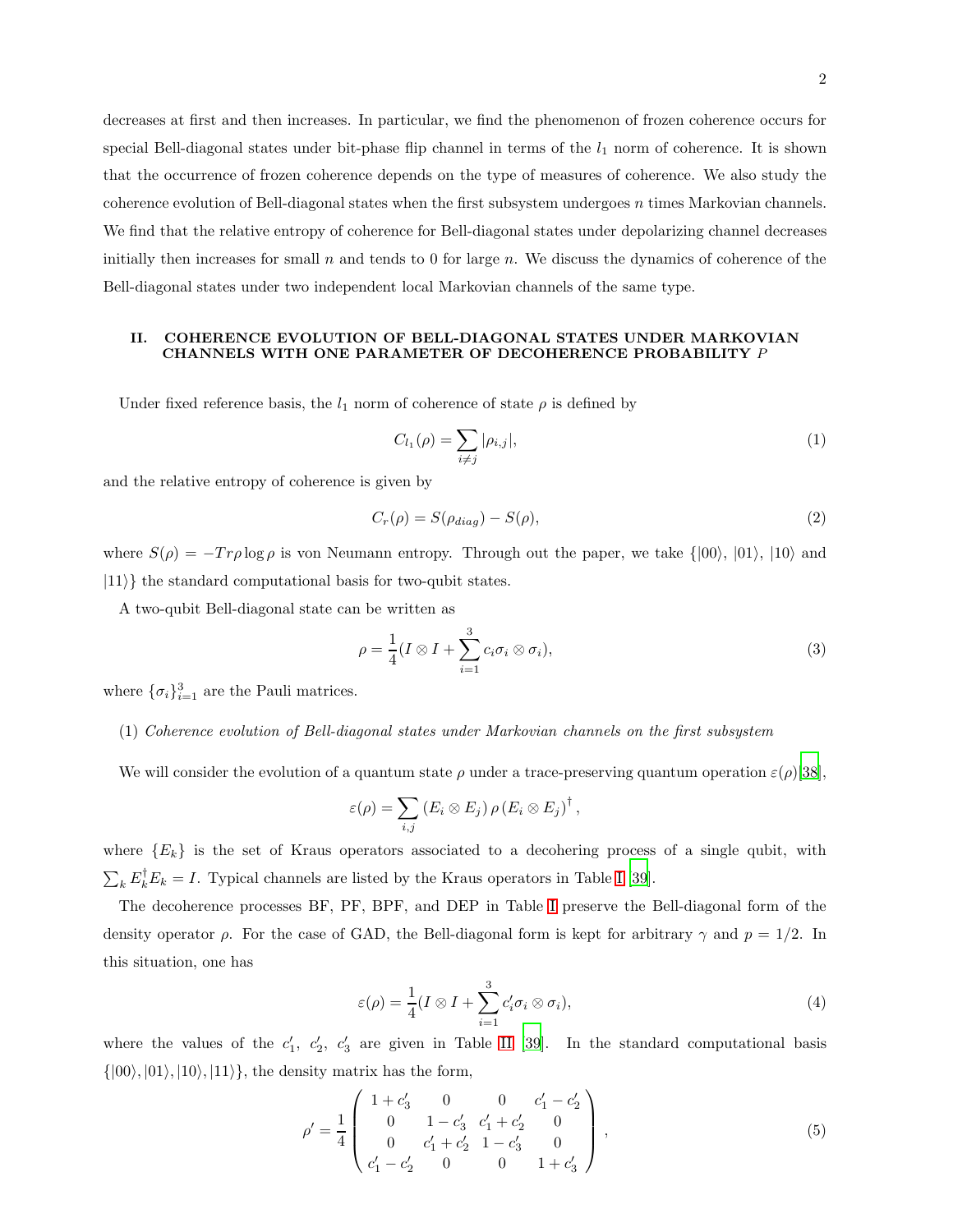|            | Kraus operators                                                                                                                                                 |
|------------|-----------------------------------------------------------------------------------------------------------------------------------------------------------------|
| ВF         | $E_0 = \sqrt{1 - p/2} I$ , $E_1 = \sqrt{p/2} \sigma_1$                                                                                                          |
| PF         | $E_0 = \sqrt{1 - p/2} I$ , $E_1 = \sqrt{p/2} \sigma_3$                                                                                                          |
| <b>BPF</b> | $E_0 = \sqrt{1 - p/2} I$ , $E_1 = \sqrt{p/2} \sigma_2$                                                                                                          |
| DEP        | $E_0 = \sqrt{1-p} I$ , $E_1 = \sqrt{p/3} \sigma_1$                                                                                                              |
|            | $E_2 = \sqrt{p/3} \sigma_2$ , $E_3 = \sqrt{p/3} \sigma_3$                                                                                                       |
|            | GAD $E_0 = \sqrt{p} \begin{pmatrix} 1 & 0 \\ 0 & \sqrt{1-\gamma} \end{pmatrix}$ , $E_2 = \sqrt{1-p} \begin{pmatrix} \sqrt{1-\gamma} & 0 \\ 0 & 1 \end{pmatrix}$ |
|            | $E_1 = \sqrt{p} \begin{pmatrix} 0 & \sqrt{\gamma} \\ 0 & 0 \end{pmatrix}, \quad E_3 = \sqrt{1-p} \begin{pmatrix} 0 & 0 \\ \sqrt{\gamma} & 0 \end{pmatrix}$      |

<span id="page-2-0"></span>TABLE I: Kraus operators for the quantum channels: bit flip (BF), phase flip (PF), bit-phase flip (BPF), depolarizing channel (DEP), and generalized amplitude damping (GAD), where p and  $\gamma$  are decoherence probabilities,  $0 < p < 1$ ,  $0 < \gamma < 1$ .

where  $c'_1, c'_2, c'_3 \in [-1, 1]$ . From [\(1\)](#page-1-0) and [\(2\)](#page-1-1) we have

<span id="page-2-1"></span>
$$
C_{l_1}(\rho') = \frac{1}{2}(|c'_1 + c'_2| + |c'_1 - c'_2|),\tag{6}
$$

and

<span id="page-2-2"></span>
$$
C_r(\rho') = S(\rho'_{diag}) - S(\rho')
$$
  
=  $\frac{1}{4}(1 - c'_1 - c'_2 - c'_3) \log(1 - c'_1 - c'_2 - c'_3)$   
+  $\frac{1}{4}(1 - c'_1 + c'_2 + c'_3) \log(1 - c'_1 + c'_2 + c'_3)$   
+  $\frac{1}{4}(1 + c'_1 - c'_2 + c'_3) \log(1 + c'_1 - c'_2 + c'_3)$   
+  $\frac{1}{4}(1 + c'_1 + c'_2 - c'_3) \log(1 + c'_1 + c'_2 - c'_3)$   
-  $\frac{1 + c'_3}{2} \log(1 + c'_3) - \frac{1 - c'_3}{2} \log(1 - c'_3).$  (7)

From Eq. [\(6\)](#page-2-1) and Eq. [\(7\)](#page-2-2) we have the evolution of the  $l_1$  norm coherence and the relative entropy of coherence for Bell-diagonal state, with  $c_1 = 0.3$ ,  $c_2 = -0.4$  and  $c_3 = 0.56$  under local nondissipative channels, see Fig. 1.

For amplitude damping channel the Kraus operators are given by,

$$
E_0 = \begin{pmatrix} 1 & 0 \\ 0 & \sqrt{1-p} \end{pmatrix}, \qquad E_1 = \begin{pmatrix} 0 & \sqrt{p} \\ 0 & 0 \end{pmatrix},
$$

 $0 \leq p \leq 1$ . Under the amplitude damping channel the Bell-diagonal states are mapped to the output state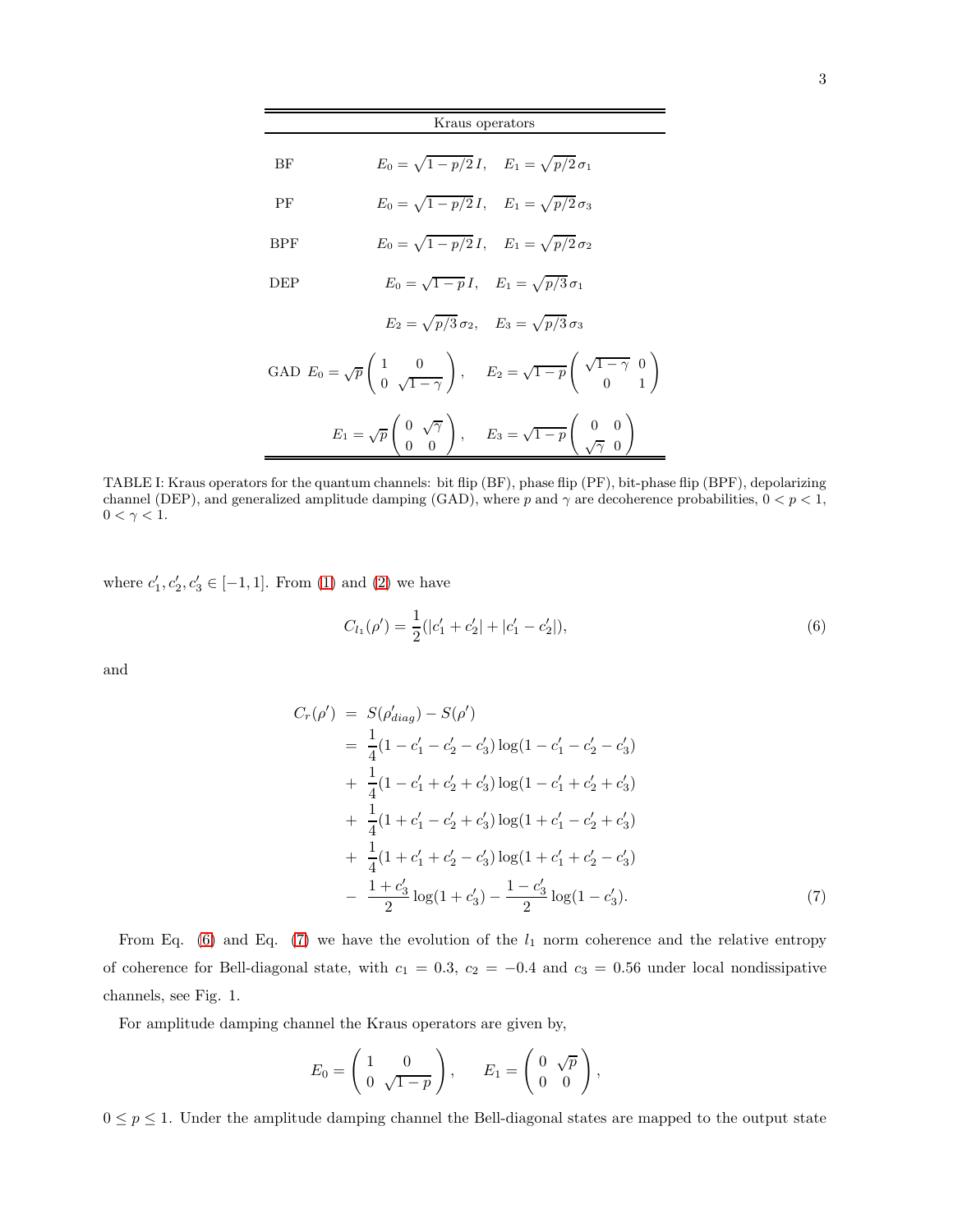| Channel    | $c_1'$         | $\mathfrak{c}'$ | $c_3'$        |
|------------|----------------|-----------------|---------------|
| BF         | c <sub>1</sub> | $c_2(1-p)^2$    | $c_3(1-p)^2$  |
| PF         | $c_1(1-p)^2$   | $c_2(1-p)^2$    | $c_3$         |
| <b>BPF</b> | $c_1(1-p)^2$   | c <sub>2</sub>  | $c_3(1-p)^2$  |
| DEP        | $c_1(1-4p/3)$  | $c_2(1-4p/3)$   | $c_3(1-4p/3)$ |
| GAD        | $c_1(1-p)$     | $c_2(1-p)$      | $c_3(1-p)^2$  |

<span id="page-3-0"></span>TABLE II: Correlation coefficients for the quantum operations: bit flip (BF), phase flip (PF), bit-phase flip (BPF), depolarizing channel (DEP), and generalized amplitude damping (GAD). For GAD, we have fixed  $p = 1/2$  and replaced  $\gamma$  by p.

 $\rho_{adc}$ 

$$
\rho_{adc} = \frac{1}{4} \begin{pmatrix} 2 - (1 - c_3)(1 - p) & 0 & 0 & (c_1 - c_2)(1 - p)^{\frac{1}{2}} \\ 0 & 2 - (1 + c_3)(1 - p) & (c_1 + c_2)(1 - p)^{\frac{1}{2}} & 0 \\ 0 & (c_1 + c_2)(1 - p)^{\frac{1}{2}} & (1 - c_3)(1 - p) & 0 \\ (c_1 - c_2)(1 - p)^{\frac{1}{2}} & 0 & 0 & (1 + c_3)(1 - p) \end{pmatrix},
$$
(8)

where  $c_1, c_2, c_3 \in [-1, 1]$ . The  $l_1$  norm coherence and the relative entropy of coherence can be directly calculated by using Eq. [\(1\)](#page-1-0) and Eq. [\(2\)](#page-1-1) for  $c_1 = 0.3$ ,  $c_2 = -0.4$  and  $c_3 = 0.56$ , see Fig. 1.



FIG. 1: (a) Relative entropy of coherence for Bell-diagonal states  $\{c_1 = 0.3, c_2 = -0.4, c_3 = 0.56\}$  under bit flip(Cbf), phase flip(Cpf), bit-phase flip(Cbpf), depolarizing(Cdep), amplitude damping(Cad), generalized amplitude damping(Cgad) as a function of p. (b)  $l_1$  norm of coherence for Bell-diagonal states  $\{c_1 = 0.3, c_2 = -0.4, c_3 = 0.56\}$ under bit flip(cbf), phase flip(cpf), bit-phase flip(cbpf), depolarizing(cdep), amplitude damping(cad), generalized amplitude damping(cgad).

We see that the coherence under the relative entropy and the  $l_1$  norm of coherence behaviours similarly. Under the depolarizing channel, both the relative entropy and the  $l_1$  norm of coherence decrease first and then increase. As  $0 \le p \le 1$ , according to Tabel [II](#page-3-0) and Eq. [\(6\)](#page-2-1), the  $l_1$  norm of coherence of the Bell-diagonal states under bit-phase flip channel is  $\frac{1}{2}(|0.3(1-p)^2 - 0.4| + |0.3(1-p)^2 + 0.4|) = 0.4$ . Hence if the first subsystem goes through bit-phase flip channel, frozen coherence under  $l_1$  norm occurs [see blue line in Fig. 1(b)]. On the other hand, the relative entropy of coherence for the same Bell-diagonal state under bit-phase flip channel decreases as  $p$  increases. Above all, the occurrence of frozen coherence depends on the type of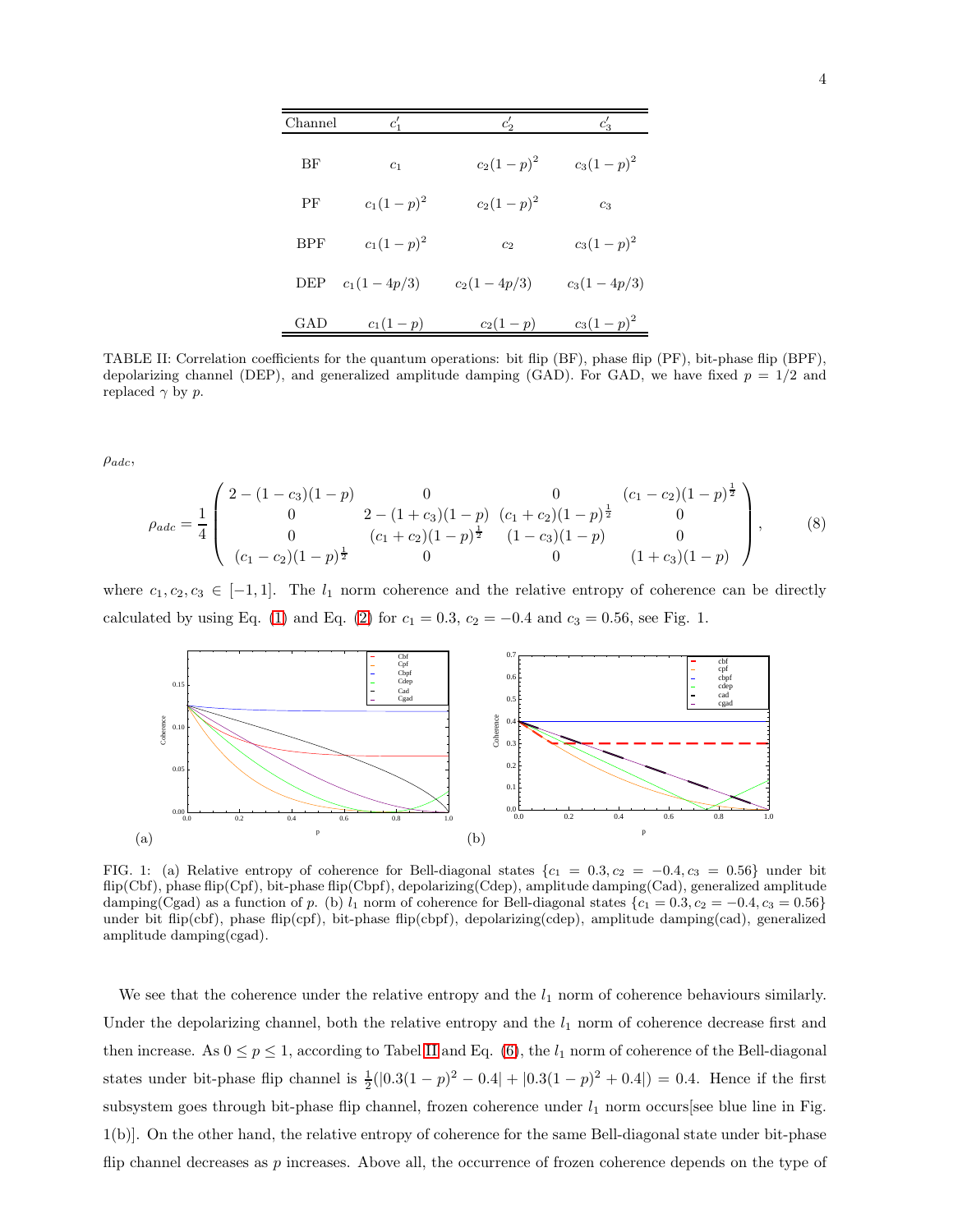| Channel | $c_1'$          | $c_2'$          | $c_3'$          |
|---------|-----------------|-----------------|-----------------|
| $BF^n$  | c <sub>1</sub>  | $c_2(1-p)^{2n}$ | $c_3(1-p)^{2n}$ |
| $PF^n$  | $c_1(1-p)^{2n}$ | $c_2(1-p)^{2n}$ | $c_3$           |
| $BPF^n$ | $c_1(1-p)^{2n}$ | c <sub>2</sub>  | $c_3(1-p)^{2n}$ |
| $DEF^n$ | $c_1(1-4p/3)^n$ | $c_2(1-4p/3)^n$ | $c_3(1-4p/3)^n$ |
| $GAD^n$ | $c_1(1-p)^n$    | $c_2(1-p)^n$    | $c_3(1-p)^{2n}$ |

<span id="page-4-0"></span>TABLE III: Correlation coefficients for *n* times quantum operations: bit flip  $(BF^n)$ , phase flip  $(PF^n)$ , bit-phase flip  $(BPF^n)$ , depolarizing channel  $(DEP^n)$ , and generalized amplitude damping  $(GAD^n)$ . For GAD, we have fixed  $p = 1/2$  and replaced  $\gamma$  by p.

measures of coherence. The same phenomenon shows up for the case of bit flip channel.

# (2) Coherence evolution under n times Markovian channels on the first subsystem

Next, we consider the coherence dynamics of Bell-diagonal states under  $n$  times Markovian channels on the first subsystem. As the decoherence processes BF, PF, BPF, DEP and GAD preserve the Bell-diagonal form of the density operator, if a Bell-diagonal state goes through the channel n times, the parameters of the output state are given by  $c'_1, c'_2, c'_3$  given in tabel [III.](#page-4-0) Using Eq. [\(7\)](#page-2-2), we can obtain the relative entropy of coherence for Bell-diagonal state with  $\{c_1 = 0.3, c_2 = -0.4 \text{ and } c_3 = 0.56\}$  under *n* times various Markovian noise channels, see Fig. 2.

On the other hand, if the first subsystem of Bell-diagonal state goes through the amplitude damping channel, the output state  $\rho_{adc}^{(1)}$  is given by

$$
\rho_{adc}^{(1)} = E_0 \otimes I \rho^{ab} E_0^{\dagger} \otimes I + E_1 \otimes I \rho^{ab} E_1^{\dagger} \otimes I, \tag{9}
$$

If the first subsystem goes through this channel twice, the output state  $\rho_{adc}^{(2)}$  is as follows:

$$
\rho_{adc}^{(2)} = E_0 \otimes I \rho_{adc}^{(1)} E_0^{\dagger} \otimes I + E_1 \otimes I \rho_{adc}^{(1)} E_1^{\dagger} \otimes I.
$$
\n(10)

If the first subsystem goes through the amplitude damping channel n times, then the output state  $\rho_{adc}^{(n)}$  is of the form

$$
\rho_{adc}^{(n)} = E_0 \otimes I \rho_{adc}^{(n-1)} E_0^{\dagger} \otimes I + E_1 \otimes I \rho_{adc}^{(n-1)} E_1^{\dagger} \otimes I, \qquad (11)
$$

which can be rewritten as

$$
\rho_{adc}^{(n)} = \sum_{i_1, i_2, \cdots, i_n = 0, 1} E_{i_1 i_2 \cdots i_n} \otimes I \rho^{ab} E_{i_1 i_2 \cdots i_n}^{\dagger} \otimes I \tag{12}
$$

with  $E_{i_1 i_2 \cdots i_n} = E_{i_1} E_{i_2} \cdots E_{i_n}$ . Due to the properties of operators  $E_0$  and  $E_1$  in the amplitude damping channel,

$$
E_1^2 = 0, \quad E_0 E_1 = E_1, \quad E_1 E_0 = \sqrt{1 - pE_1}, \tag{13}
$$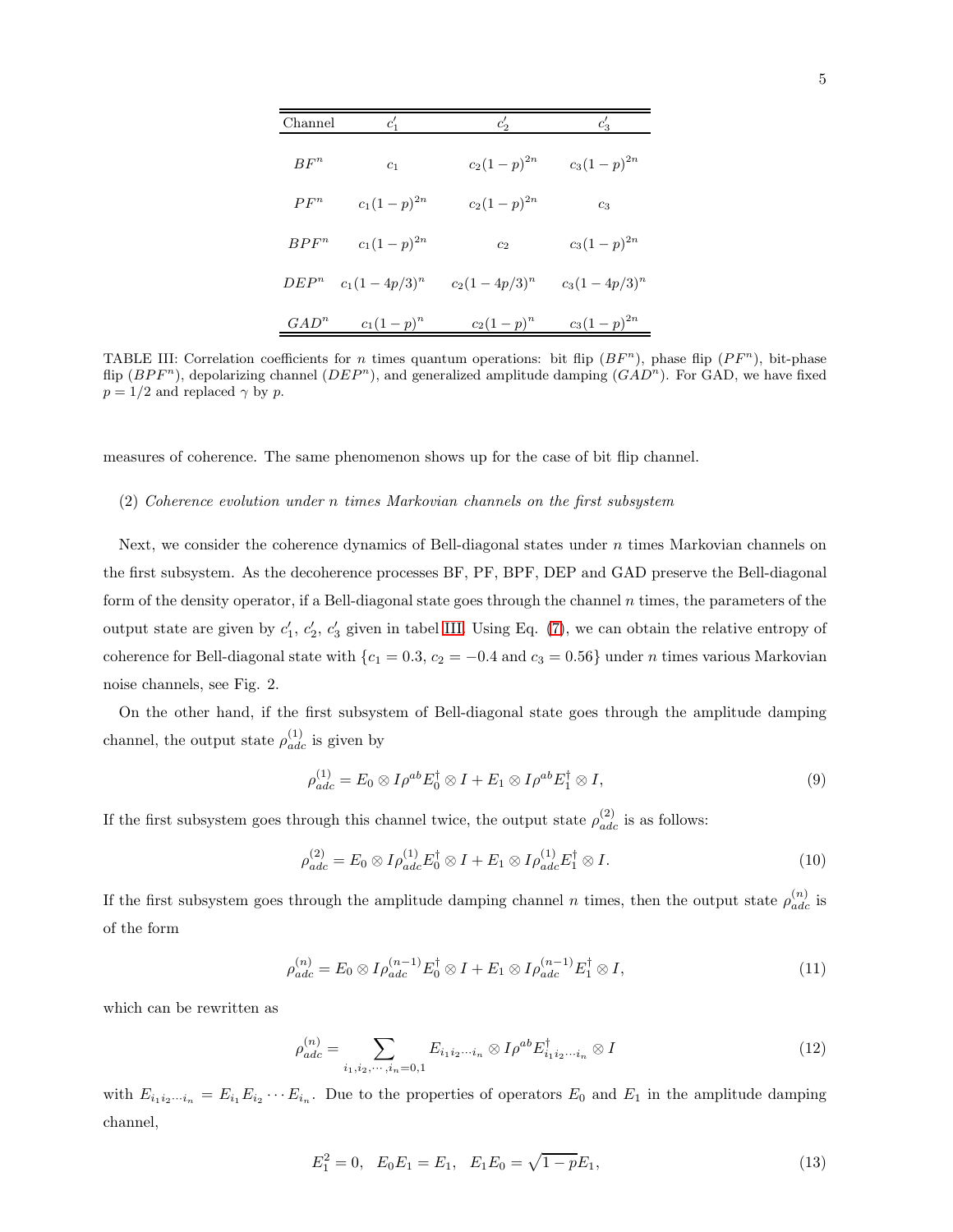$\rho_{adc}^{(n)}$  is reduced to the following form,

$$
\rho_{adc}^{(n)} = E_0^n \otimes I \rho^{ab} (E_0^n)^{\dagger} \otimes I + \sum_{i=0}^{n-1} E_1 E_0^{n-i-1} \otimes I \rho^{ab} (E_1 E_0^{n-i-1})^{\dagger} \otimes I.
$$
\n(14)

By straightforward calculation, we obtain

$$
\rho_{adc}^{(n)} = \frac{1}{4} \begin{pmatrix} 2 - (1 - c_3)(1 - p)^n & 0 & 0 & (c_1 - c_2)(1 - p)^{\frac{n}{2}} \\ 0 & 2 - (1 + c_3)(1 - p)^n & (c_1 + c_2)(1 - p)^{\frac{n}{2}} & 0 \\ 0 & (c_1 + c_2)(1 - p)^{\frac{n}{2}} & (1 - c_3)(1 - p)^n & 0 \\ (c_1 - c_2)(1 - p)^{\frac{n}{2}} & 0 & 0 & (1 + c_3)(1 - p)^n \end{pmatrix} . \tag{15}
$$

As an example, the relative entropy of coherence of  $\rho_{adc}^{(n)}$  for Bell-diagonal state  $\{c_1 = 0.3, c_2 = -0.4 \text{ and } c_1 = 0.3, c_2 = 0.4 \text{ and } c_2 = 0.4 \text{ and } c_2 = 0.4 \text{ and } c_1 = 0.4 \text{ and } c_2 = 0.4 \text{ and } c_2 = 0.4 \text{ and } c_2 = 0.4 \text{ and } c_2 = 0.4$  $c_3 = 0.56$  is shown in Fig. 2 (f). One can see that when p approaches to 1, the relative entropy of coherence approaches to a constant for large  $n$ , that is, frozen coherence almost appears, see Fig. 2 (a). A similar behaviour can be seen in the relative entropy of coherence for Bell-diagonal states under  $n$  times bit-phase flip channel. But these coherences gather together independent of n, see Fig. 2 (c). When p increases, the relative entropy of coherence for Bell-diagonal state under depolarizing channel decreases initially and then increases. It is worth mentioning that the coherence tends to 0 as  $p$  approaches to 1 for large  $n$ , see Fig. 2 (d). Relative entropy of coherence for Bell-diagonal states under  $n$  times phase flip channel and generalized amplitude damping channel decreases as  $p$  increases. The curvature gradually become large for large  $n$ , see Fig. 2 (b) and (e). When p increases, the relative entropy of coherence for Bell-diagonal states under n times amplitude damping channel also decreases. But the curvature gets smaller at first and then larger as  $n$  increases, see Fig. 2 (f).



FIG. 2: Relative entropy of coherence for Bell-diagonal state  $\{c_1 = 0.3, c_2 = -0.4 \text{ and } c_3 = 0.56\}$ : (a) under bit flip channel n times, (b) under phase flip channel n times, (c) under bit-phase flip channel n times, (d) under depolarizing channel n times, (e) under generalized amplitude damping channel n times, (f) under amplitude damping channel  $n$ times.

(3) Coherence evolution under n times amplitude damping channel on both two subsystems of Bell-diagonal states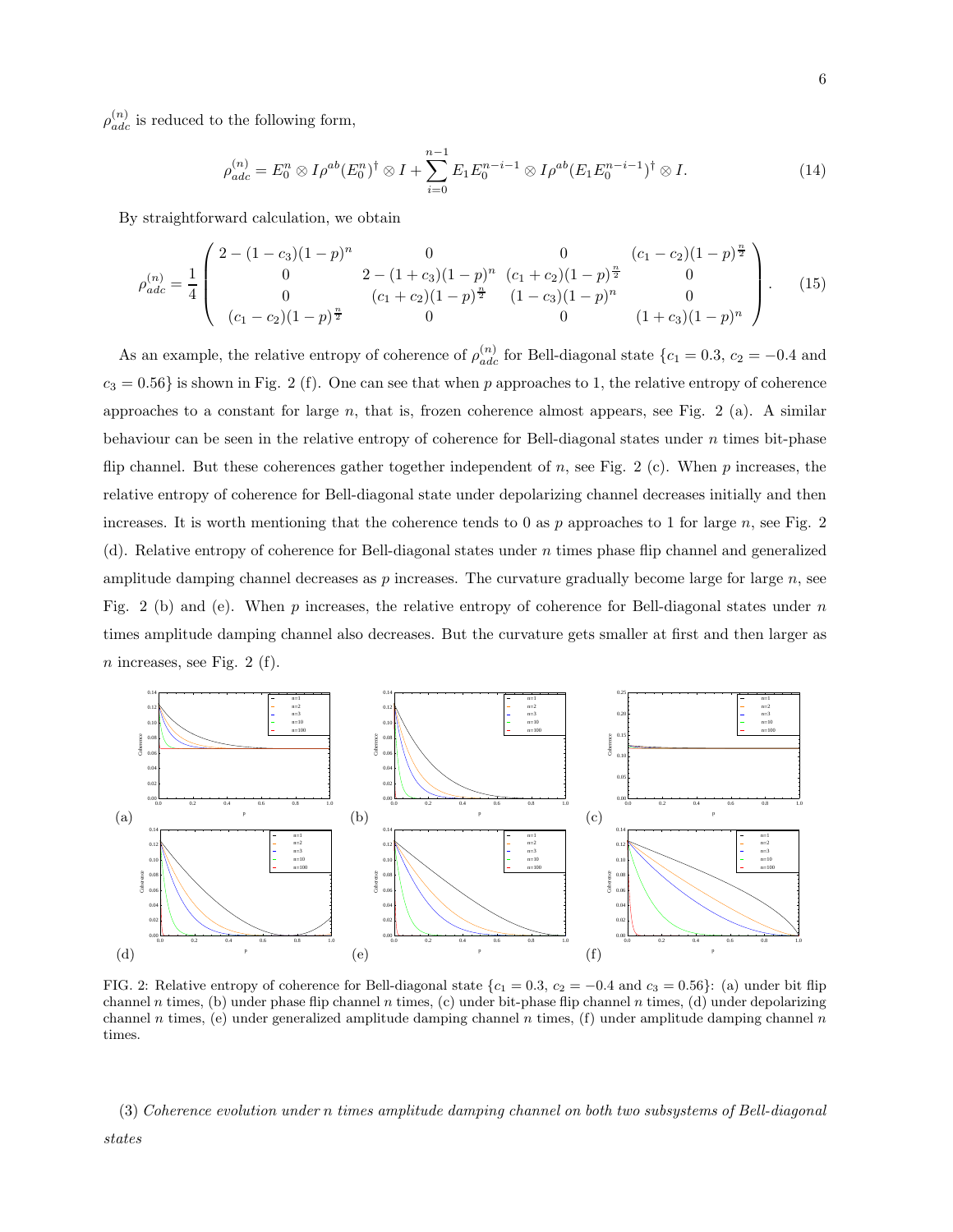Furthermore, if two subsystems both go through the amplitude damping channel n times, the output state is given by

$$
\rho^{(n)} = \sum_{i_1, i_2, \cdots, i_n, j_1, j_2, \cdots, j_n = 0, 1} E_{i_1 i_2 \cdots i_n} \otimes E_{j_1 j_2 \cdots j_n} \rho E_{i_1 i_2 \cdots i_n}^{\dagger} \otimes E_{j_1 j_2 \cdots j_n}^{\dagger}.
$$
\n(16)

By straightforward calculation, we obtain the output state  $\rho_{adc}^{(n,n)}$  of Bell-diagonal state under bi-side amplitude damping channel,

$$
\rho_{adc}^{(n,n)} = \frac{1}{4} \begin{pmatrix} x & 0 & 0 & (c_1 - c_2)(1 - p)^n \\ 0 & y & (c_1 + c_2)(1 - p)^n & 0 \\ 0 & (c_1 + c_2)(1 - p)^n & y & 0 \\ (c_1 - c_2)(1 - p)^n & 0 & 0 & (1 + c_3)(1 - p)^{2n} \end{pmatrix},
$$
(17)

where  $x = 4 - 4(1 - p)^n + (1 + c_3)(1 - p)^{2n}$ ,  $y = 2(1 - p)^n - (1 + c_3)(1 - p)^{2n}$ .

Using Eq. [\(2\)](#page-1-1), we have the relative entropy of coherence for the case that both of the subsystems of Bell-diagonal states undergo *n* times amplitude damping channel, see Fig. 3, for  $\{c_1 = 0.3, c_2 = -0.4 \text{ and } c_1 = 0.3, c_2 = 0.4 \text{ and } c_2 = 0.4 \text{ and } c_2 = 0.4 \text{ and } c_1 = 0.4 \text{ and } c_2 = 0.4 \text{ and } c_2 = 0.4 \text{ and } c_2 = 0.4 \text{ and } c_2 = 0.4 \text{ and } c$  $c_3 = 0.56$ . We find that the relative entropy of coherence decreases as p increases. As n increases, the curves have larger curvature.



FIG. 3: Relative entropy of coherence for that both subsystems of Bell-diagonal states  $\{c_1 = 0.3, c_2 = -0.4, c_3 = 0.56\}$ undergo the amplitude damping channel n times:  $n=1$ (black line),  $n=2$ (orange line),  $n=3$ (blue line),  $n=10$ (green line), n=100(red line).

# III. COHERENCE DYNAMICS OF BELL-DIAGONAL STATES UNDER BI-SIDE MARKOVIAN CHANNELS OF THE SAME TYPE

In this section, we discuss the dynamics of coherence of a two-qubit Bell-diagonal state undergoing two independent local Markovian channels of the same type but of different decoherence rates. There are three types of local Markovian channels: bit-flip noise, phase-flip noise, and bit-phase-flip, described by the Kraus operators in Table [IV,](#page-7-0) respectively.

Any Bell-diagonal state  $\rho$  given by [\(3\)](#page-1-2) evolves to another Bell-diagonal state Eq. [\(5\)](#page-1-3) under these channels. The corresponding coefficients are listed on the Table [V.](#page-7-1) As an example, from Eq. [\(7\)](#page-2-2) we have the dynamical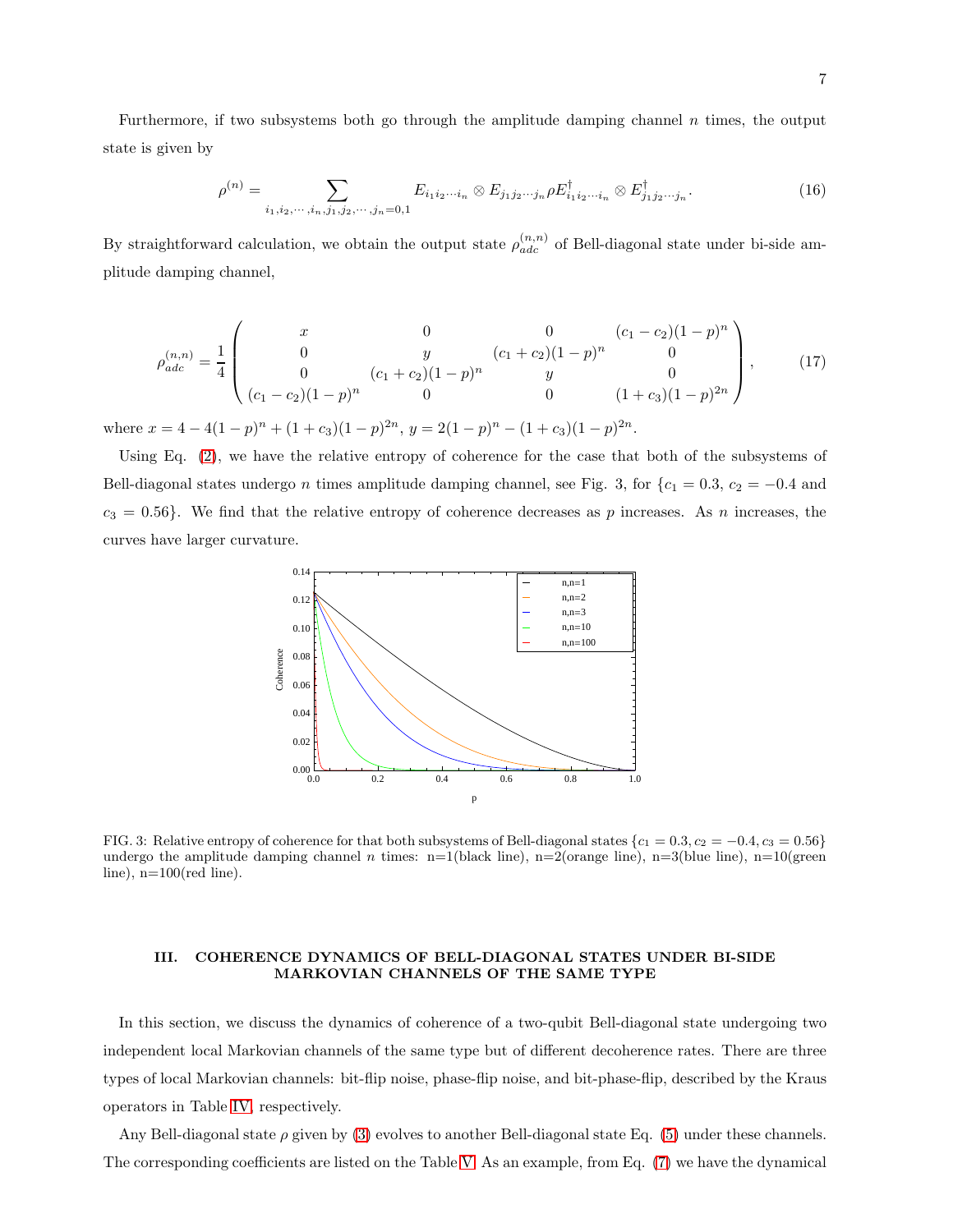Kraus operators PF-PF  $E_0^{(A)} = \sqrt{1 - \frac{p}{2}} I^A \otimes I^B$ ,  $E_1^{(A)} = \sqrt{\frac{p}{2}} \sigma_3^A \otimes I^B$  $E_0^{(B)} = I^A \otimes \sqrt{1 - \frac{q}{2}} I^B$ ,  $E_1^{(B)} = I^A \otimes \sqrt{\frac{q}{2}} \sigma_3^B$ BF-BF  $E_0^{(A)} = \sqrt{1 - \frac{p}{2}} I^A \otimes I^B$ ,  $E_1^{(A)} = \sqrt{\frac{p}{2}} \sigma_1^A \otimes I^B$  $E_0^{(B)} = I^A \otimes \sqrt{1 - \frac{q}{2}} I^B$ ,  $E_1^{(B)} = I^A \otimes \sqrt{\frac{q}{2}} \sigma_1^B$ BPF-BPF  $E_0^{(A)} = \sqrt{1 - \frac{p}{2}} I^A \otimes I^B$ ,  $E_1^{(A)} = \sqrt{\frac{p}{2}} \sigma_2^A \otimes I^B$  $E_0^{(B)} = I^A \otimes \sqrt{1 - \frac{q}{2}} I^B$ ,  $E_1^{(B)} = I^A \otimes \sqrt{\frac{q}{2}} \sigma_2^B$ 

<span id="page-7-0"></span>TABLE IV: Kraus operators for two independent local Markovian channels: two independent local phase-flip channels (PF-PF), two independent local bit-flip channels(BF-BF), two independent local bit-phase-flip channels (BPF-BPF), where  $p = 1 - \exp(-\gamma t)$ ,  $q = 1 - \exp(-\gamma' t)$ , and  $\gamma'$  and  $\gamma'$  are the phase damping rates for the channels on the qubits A and B, respectively.

| Channel |                       | Сō                              | Cэ              |
|---------|-----------------------|---------------------------------|-----------------|
|         | PF-PF $(1-p)(1-q)c_1$ | $(1-p)(1-q)c_2$                 | $c_3$           |
| BF-BF   | c <sub>1</sub>        | $(1-p)(1-q)c_2$ $(1-p)(1-q)c_3$ |                 |
| BPF-BPF | $(1-p)(1-q)c_1$       | c <sub>2</sub>                  | $(1-p)(1-q)c_3$ |

<span id="page-7-1"></span>TABLE V: Correlation coefficients for the quantum operations: two independent local phase-flip channels (PF-PF), two independent local bit-flip channels(BF-BF), two independent local bit-phase-flip channels (BPF-BPF), where  $p = 1 - \exp(-\gamma t)$ ,  $q = 1 - \exp(-\gamma' t)$ , and  $\gamma$  and  $\gamma'$  are the phase damping rates for the channels on the qubits A and B, respectively.

behaviors of the relative entropy of coherence for Bell-diagonal state  $\{c_1 = 0.3, c_2 = -0.4 \text{ and } c_3 = 0.56\}$ under the bi-side same type Markovian channel of bit flip (cbf), phase flip (cpf), bit-phase flip (cbpf), see Fig. 4. Interestingly, the corresponding coherences have the relation, cbfp>cbf>cpf. When p and q increase, the coherence decrease and the coherence under phase flip channel tends to 0.

Furthermore, if both two subsystems go through the same type channel  $n$  times, the Bell-diagonal state  $\rho$  given by [\(3\)](#page-1-2) also evolves to another Bell-diagonal state [\(5\)](#page-1-3). The corresponding coefficients are listed in Table [VI.](#page-8-0) As an example, from Eq. [\(7\)](#page-2-2) we obtain the relative entropy of coherence for Bell-diagonal state  ${c_1 = 0.3, c_2 = -0.4, c_3 = 0.56}$  under bi-side same type Markovian channel *n* times. In Fig. 5, we can see that when  $n$  becomes larger, the relative entropy of coherence for Bell-diagonal state under bi-side same type Markovian channel tends to a constant quickly as  $p$  and  $n$  increase.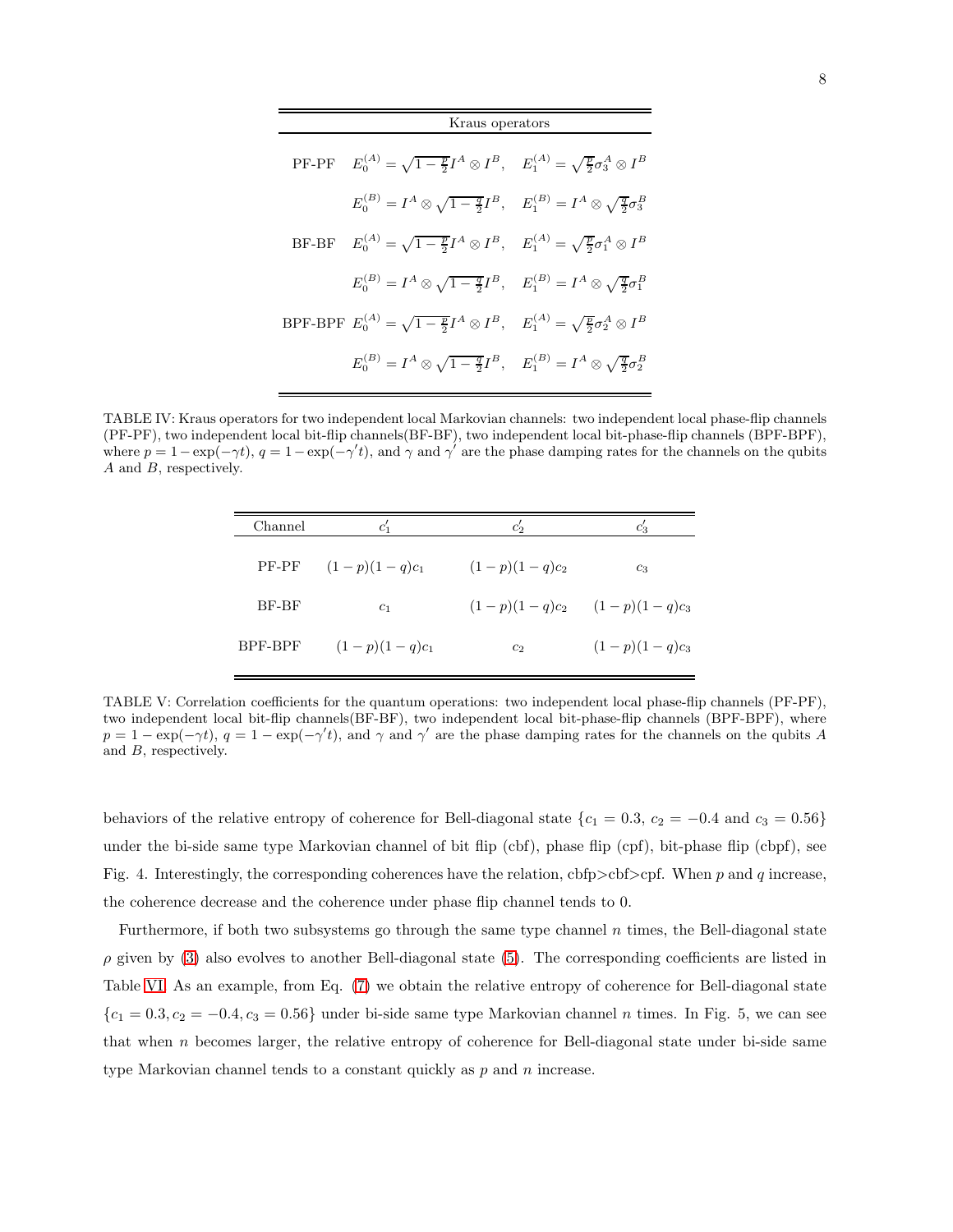

FIG. 4: Relative entropy of coherence for Bell-diagonal state  $\{c_1 = 0.3, c_2 = -0.4, c_3 = 0.56\}$  under bi-side Markovian channels of the same type: bit flip channel (cbf) [green surface], phase flip channel (cpf) [orange surface], bit-phase flip channel (cbpf) [blue surface]

.

| Channel       |                                                                   |                                      |                     |
|---------------|-------------------------------------------------------------------|--------------------------------------|---------------------|
|               | $PF^{n}-PF^{n}$ $(1-p)^{n}(1-q)^{n}c_{1} (1-p)^{n}(1-q)^{n}c_{2}$ |                                      | $c_3$               |
| $BF^n - BF^n$ | $c_1$                                                             | $(1-p)^n(1-q)^nc_2(1-p)^n(1-q)^nc_3$ |                     |
|               | $BPF^{n}-BPF^{n}(1-p)^{n}(1-q)^{n}c_{1}$                          | c <sub>2</sub>                       | $(1-p)^n(1-q)^nc_3$ |

<span id="page-8-0"></span>TABLE VI: Correlation coefficients for  $n$  times quantum operations: two independent local phase-flip channels  $(PF^n - PF^n)$ , two independent local bit-flip channels $(BF^n - BF^n)$ , two independent local bit-phase-flip channels  $(BPF^n - BPF^n)$ , where  $p = 1 - \exp(-\gamma t)$ ,  $q = 1 - \exp(-\gamma' t)$ , and  $\gamma$  and  $\gamma'$  are the phase damping rates for the channels on qubits A and B, respectively.

## IV. COHERENCE DYNAMICS OF BELL-DIAGONAL STATES UNDER BI-SIDE MARKOVIAN CHANNELS OF DIFFERENT TYPES

In this section, we discuss the dynamics of coherence of a two-qubit Bell-diagonal state under two different local Markovian channels. From the phase-flip channel, bit-flip channel and bit-phase-flip channel given by the Kraus operators in Table [VII,](#page-9-0) respectively, any Bell-diagonal state  $\rho$  given by [\(3\)](#page-1-2) evolves to another Bell-diagonal state [\(5\)](#page-1-3) under two different local Markovian channels. The corresponding coefficients are listed in Table [VIII.](#page-10-0) As an example, from [\(7\)](#page-2-2) the dynamical behavior of the relative entropy of coherence for Bell-diagonal state  $\{c_1 = 0.3, c_2 = -0.4, c_3 = 0.56\}$  under the bi-side different Markovian channels are shown in Fig. 6. It can be seen that when  $p$  and  $q$  increase, the relative entropy of coherence decreases under all bi-side channels. In particular, when  $q$  and  $p$  approach to 1, the coherences for Cbf-pf and Cpf-bpf tend to 0, see Fig. 6 (a) and (c). When q and p approach 1 simultaneously, the coherences for Cbf-bpf approaches 0, see Fig. 6 (b).

Furthermore, we discuss the dynamics of coherence of a two-qubit Bell-diagonal state under two different local Markovian channels n times. Any Bell-diagonal state  $\rho$  given by [\(3\)](#page-1-2) evolves to another Bell-diagonal state  $(5)$  under two different local Markovian channels n times. The corresponding coefficients are listed in Table [IX.](#page-10-1) In Fig. 7, as an example, from Eq. [\(7\)](#page-2-2) we have the dynamical behaviors of the relative entropy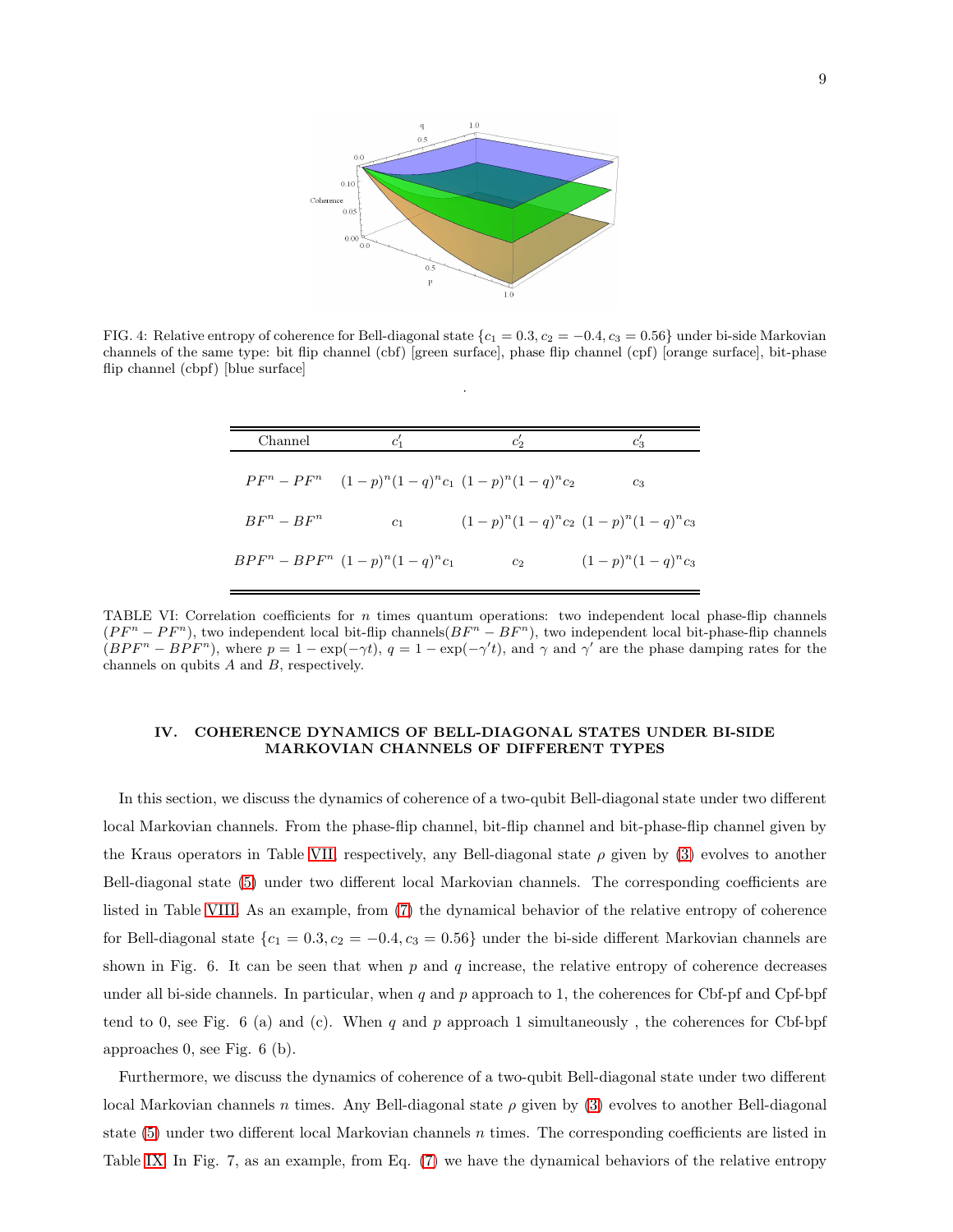

FIG. 5: Relative entropy of coherence for Bell-diagonal state  ${c_1 = 0.3, c_2 = -0.4, c_3 = 0.56}$  under *n* times bi-side Markovian channel of the same type: bit flip channel (cbf) [green surface], phase flip channel (cpf) [orange surface], bit-phase flip channel (cbpf) [blue surface], (a)  $n = 10$  and (b)  $n = 100$ .

| Kraus operators                                                                                                                          |  |  |  |
|------------------------------------------------------------------------------------------------------------------------------------------|--|--|--|
| BF-PF $E_0^{(A)} = \sqrt{1 - \frac{p}{2}} I^A \otimes I^B$ , $E_1^{(A)} = \sqrt{\frac{p}{2}} \sigma_1^A \otimes I^B$ ,                   |  |  |  |
| $E_0^{(B)}=I^A\otimes \sqrt{1-\tfrac{q}{2}}I^B,\quad \  E_1^{(B)}=I^A\otimes \sqrt{\tfrac{q}{2}}\sigma_3^B$                              |  |  |  |
| $\text{BF-BPF}\  \, E_0^{(A)} = \sqrt{1-\tfrac{p}{2}} I^A \otimes I^B, \quad \  E_1^{(A)} = \sqrt{\tfrac{p}{2}} \sigma_1^A \otimes I^B,$ |  |  |  |
| $E_0^{(B)}=I^A\otimes \sqrt{1-\tfrac{q}{2}}I^B,\quad \  E_1^{(B)}=I^A\otimes \sqrt{\tfrac{q}{2}}\sigma_2^B$                              |  |  |  |
| $\text{PF-BPF}\  \, E_0^{(A)} = \sqrt{1-\tfrac{p}{2}} I^A \otimes I^B, \quad \  E_1^{(A)} = \sqrt{\tfrac{p}{2}} \sigma_3^A \otimes I^B,$ |  |  |  |
| $E_0^{(B)}=I^A\otimes \sqrt{1-\tfrac{q}{2}}I^B,\quad \  E_1^{(B)}=I^A\otimes \sqrt{\tfrac{q}{2}}\sigma_2^B$                              |  |  |  |

<span id="page-9-0"></span>TABLE VII: Kraus operators for two-qubit sysems under two different local Markovian channels: a bit-flip channel and a phase-flip channel (BF-PF), a bit-flip channel and a bit-phase-flip channel(BF-BPF), a phase-flip channel and a bit-phase-flip channel (PF-BPF), where  $p = 1 - \exp(-\gamma t)$ ,  $q = 1 - \exp(-\gamma' t)$ , and  $\gamma$  and  $\gamma'$  are the phase damping rates for the channels on qubits A and B, respectively.

of coherence for Bell-diagonal state  $\{c_1 = 0.3, c_2 = -0.4, c_3 = 0.56\}$  under the bi-side different Markovian channels 10 times. Comparing with Fig.  $6$ , as soon as  $p$  and  $q$  increase, the relative entropy of coherence under all the bi-side channel tends to 0 suddenly. The changing trend of the relative entropy of coherence is controlled by q, see Fig. 7 (a). The relative entropy of coherence under the phase-flip channel and bit-phaseflip channel  $n = 10$  times is controlled by p, see Fig. 7 (c). Soon as q and p increase simultaneously, the relative entropy of coherence under the bit-flip channel and bit-phase-flip channel  $n = 10$  times approaches 0, see Fig. 7 (b).

## V. SUMMARY

In this work, we have investigated the  $l_1$ -norm of coherence and the relative entropy of coherence under the channels of bit flip, phase flip, bit-phase flip, depolarizing, amplitude damping, generalized amplitude damping on the first subsystem for Bell-diagonal states. In particular, we find that the  $l_1$  norm of coherence of the special Bell-diagonal state under bit-phase flip channel is constant: frozen coherence under  $l_1$  norm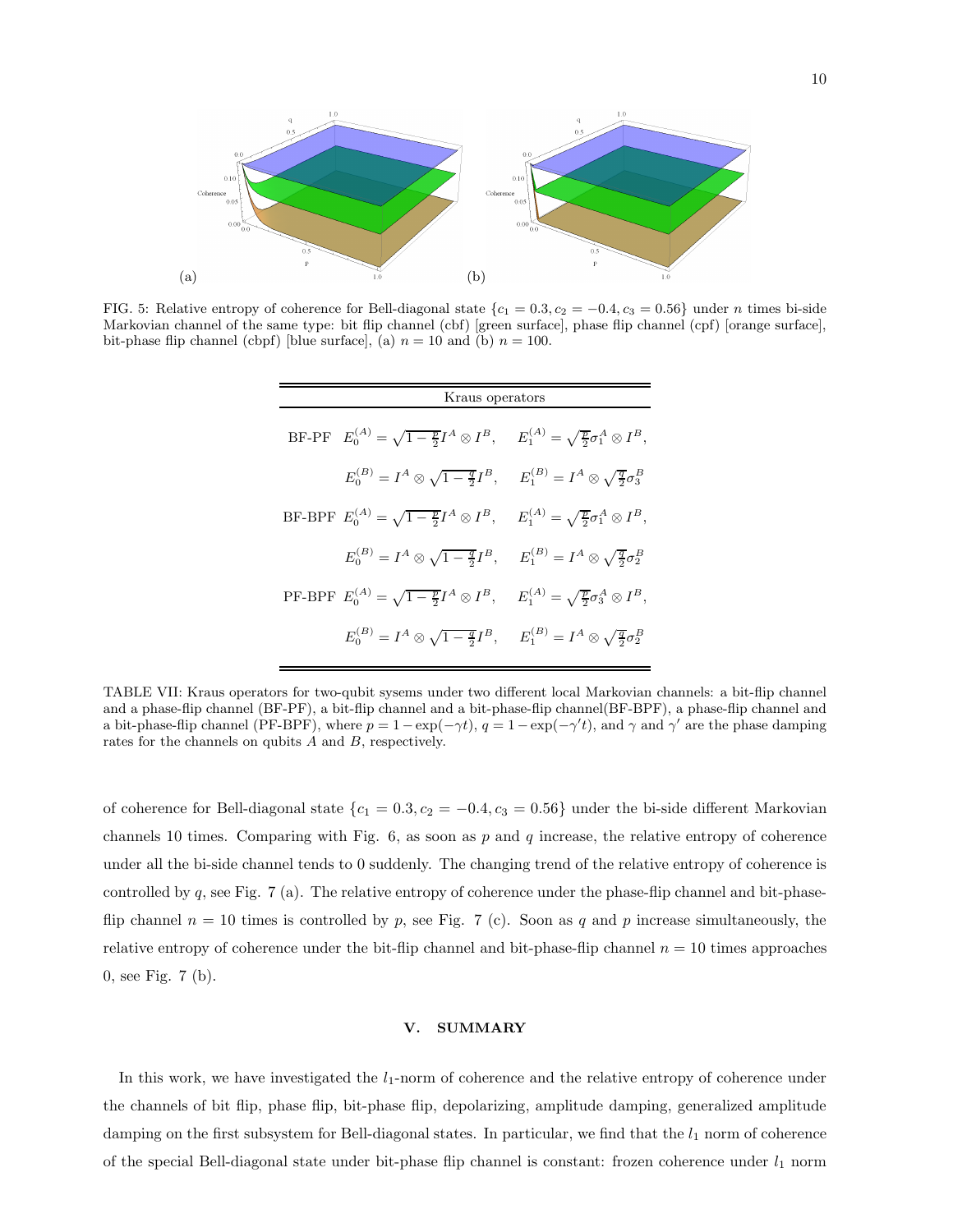| Channel |                                   |                            | $c_3$           |
|---------|-----------------------------------|----------------------------|-----------------|
| BF-PF   |                                   | $(1-q)c_1$ $(1-p)(1-q)c_2$ | $(1-p)c_3$      |
| BF-BPF  | $(1-q)c_1$                        | $(1-p)c_2$                 | $(1-p)(1-q)c_3$ |
|         | PF-BPF $(1-p)(1-q)c_1$ $(1-p)c_2$ |                            | $(1-q)c_3$      |

<span id="page-10-0"></span>TABLE VIII: Correlation coefficients for the quantum operations: a bit-flip channel and a phase-flip channel (BF-PF), a bit-flip channel and a bit-phase-flip channel(BF-BPF), a phase-flip channel and a bit-phase-flip channel (PF-BPF), where  $p = 1 - \exp(-\gamma t)$ ,  $q = 1 - \exp(-\gamma' t)$ , and  $\gamma'$  are the phase damping rates for the channels on qubits  $A$  and  $B$ , respectively.



FIG. 6: For Bell-diagonal state  $\{c_1 = 0.3, c_2 = -0.4, c_3 = 0.56\}$ : (a) Relative entropy of coherence under the bit-flip channel and phase-flip channel as a function of p and  $q$  (Cbf-pf). (b) Relative entropy of coherence under the bit-flip channel and bit-phase-flip channel as a function of  $p$  and  $q$  (Cbf-bpf). (c) Relative entropy of coherence under the phase-flip channel and bit-phase-flip channel as a function of  $p$  and  $q$  (Cpf-bpf).

occurs. On the other hand, the relative entropy of coherence for the same Bell-diagonal state under bit-phase flip channel decreases as  $p$  increases. It has been shown that the occurrence of frozen coherence depends on the type of measures of coherence.

We have studied the coherence evolution under Markovian channels on the first subsystem  $n$  times. We have discussed the dynamics of coherence of the Bell-diagonal states under two independent same type local Markovian channels of bit-flip, phase-flip, and bit-phase-flip. We have shown the dynamical behaviors of the relative entropy of coherence for Bell-diagonal states under the bi-side different Markovian channel. Furthermore, we have discussed the dynamics of coherence of Bell-diagonal states under two different local Markovian channels n times. Our results highlight the investigations of coherence evolution under local

| Channel       |                                                           |                                                   |                                     |
|---------------|-----------------------------------------------------------|---------------------------------------------------|-------------------------------------|
| $BF^n - PF^n$ |                                                           | $(1-q)^n c_1$ $(1-p)^n (1-q)^n c_2$ $(1-p)^n c_3$ |                                     |
|               | $BF^n - BPF^n$ $(1-q)^n c_1$                              |                                                   | $(1-p)^n c_2$ $(1-p)^n (1-q)^n c_3$ |
|               | $PF^{n} - BPF^{n} (1-p)^{n}(1-q)^{n}c_{1} (1-p)^{n}c_{2}$ |                                                   | $(1-q)^{n}c_3$                      |

<span id="page-10-1"></span>TABLE IX: Correlation coefficients for the  $n$  times quantum operations: a bit-flip channel and a phase-flip channel  $(BF^{n}-PF^{n})$ , a bit-flip channel and a bit-phase-flip channel( $BF^{n}-BPF^{n}$ ), a phase-flip channel and a bit-phase-flip channel  $(PF'' - BPF^n)$ , where  $p = 1 - \exp(-\gamma t)$ ,  $q = 1 - \exp(-\gamma t)$ , and  $\gamma$  and  $\gamma'$  are the phase damping rates for the channels on qubits  $A$  and  $B$ , respectively.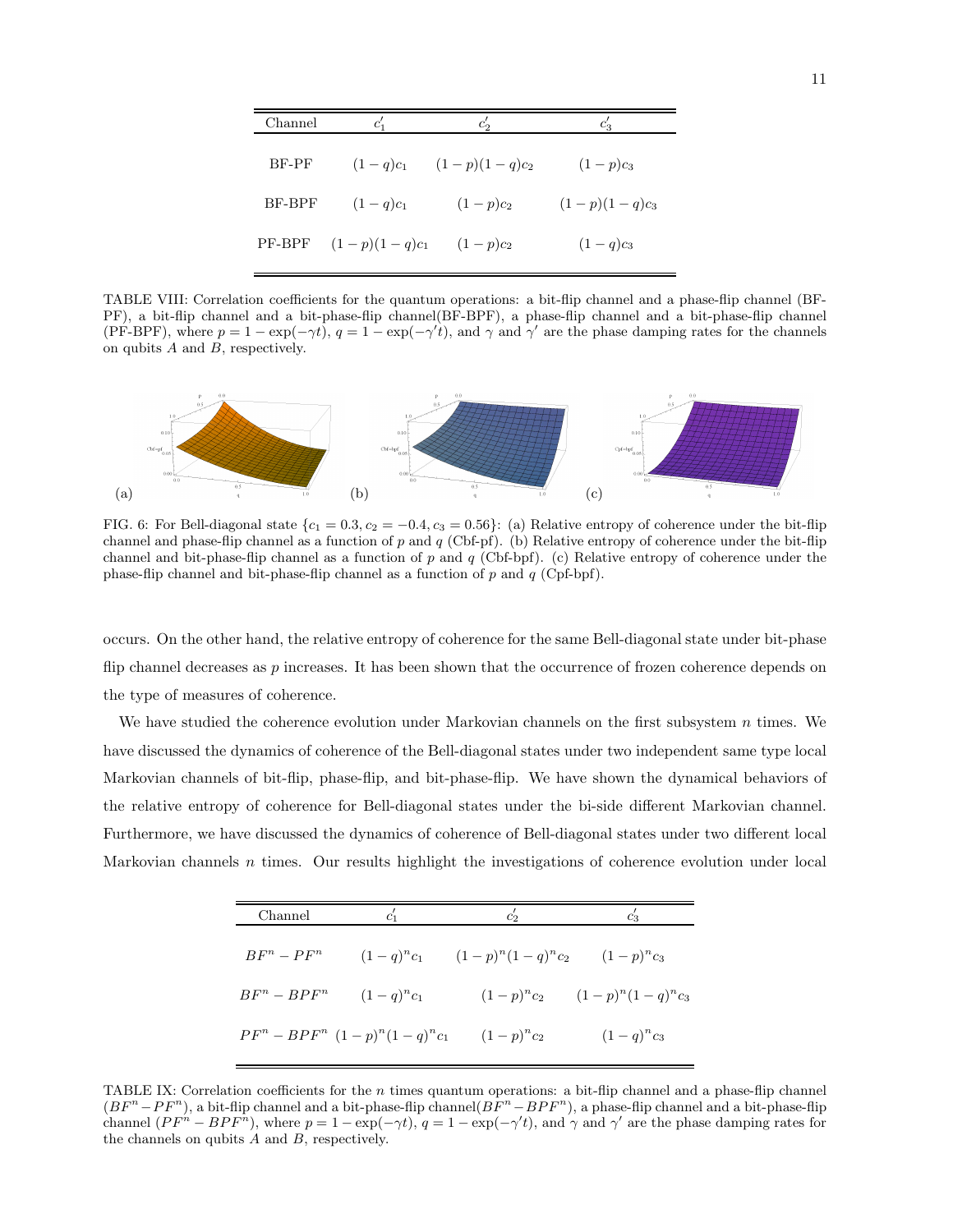

FIG. 7: For Bell-diagonal state  $\{c_1 = 0.3, c_2 = -0.4, c_3 = 0.56\}$ : (a) Relative entropy of coherence under the bit-flip channel and phase-flip channel  $n = 10$  times (Cbf-pf). (b) Relative entropy of coherence under the bit-flip channel and bit-phase-flip channel  $n = 10$  times (Cbf-bpf) (c) Relative entropy of coherence under the phase-flip channel and bit-phase-flip channel  $n = 10$  times (Cpf-bpf).

quantum channels.

Acknowledgments This work was supported by the National Natural Science Foundation of China under grant No. 11675113, and NSF of Beijing under No. KZ201810028042.

- <span id="page-11-0"></span>[1] E. Bagan, J. A. Bergou, S. S. Cottrell, and M. Hillery, Phys. Rev. Lett. 116, 160406 (2016).
- [2] P. K. Jha, M. Mrejen, J. Kim, C. Wu, Y. Wang, Y. V. Rostovtsev, and X. Zhang, Phys. Rev. Lett. 116, 165502 (2016).
- <span id="page-11-1"></span>[3] P. Kammerlander and J. Anders, Sci. Rep. 6, 22174 (2016).
- <span id="page-11-2"></span>[4] V. Giovannetti, S. Lloyd, and L. Maccone, Science 306, 1330 (2004).
- [5] R. Demkowicz-Dobrzański and L. Maccone, Phys. Rev. Lett. 113, 250801 (2014).
- <span id="page-11-3"></span>[6] V. Giovannetti, S. Lloyd, and L. Maccone, Nat. Photonics 5, 222 (2011).
- <span id="page-11-4"></span>[7] R. J. Glauber, Phys. Rev. 131, 2766 (1963).
- [8] E. C. G. Sudarshan, Phys. Rev. Lett. 10, 277 (1963).
- <span id="page-11-5"></span>[9] L. Mandel and E. Wolf, Optical Coherence and Quantum Optics (Cambridge University Press, Cambridge, UK, 1995).
- <span id="page-11-6"></span>[10] J. Aberg, Phys. Rev. Lett. **113**, 150402 (2014).
- [11] V. Narasimhachar and G. Gour, Nat. Commun. 6, 7689 (2015).
- [12] P. Cwikliński, M. Studziński, M. Horodecki, and J. Oppenheim, Phys. Rev. Lett. 115, 210403 (2015).
- [13] M. Lostaglio, D. Jennings, and T. Rudolph, Nat. Commun. 6, 6383 (2015).
- [14] M. Lostaglio, K. Korzekwa, D. Jennings, and T. Rudolph, Phys. Rev. X 5, 021001 (2015).
- [15] H. Vazquez, R. Skouta, S. Schneebeli, M. Kamenetska, R. Breslow, L. Venkataraman, and M. S. Hybertsen, Nat. Nanotechnol. 7, 663 (2012).
- [16] O. Karlström, H. Linke, G. Karlström, and A. Wacker, Phys. Rev. B 84, 113415 (2011).
- <span id="page-11-7"></span>[17] A. Misra, U. Singh, S. Bhattacharya, and A. K. Pati, Phys. Rev. A 93, 052335 (2016).
- <span id="page-11-8"></span>[18] M. B. Plenio and S. F. Huelga, New J. Phys. 10, 113019 (2008).
- [19] P. Rebentrost, M. Mohseni, and A. Aspuru-Guzik, J. Phys. Chem. B 113, 9942 (2009).
- [20] S. Lloyd, J. Phys: Conf. Ser. **302**, 012037 (2011).
- [21] C.-M. Li, N. Lambert, Y.-N. Chen, G.-Y. Chen, and F. Nori, Sci. Rep. 2, 885 (2012).
- [22] S. F. Huelga and M. B. Plenio, Contemp. Phys. 54, 181 (2013).
- <span id="page-11-9"></span>[23] F. Levi, and F. Mintert, New J. Phys. **16**, 033007 (2014).
- <span id="page-11-10"></span>[24] T. Baumgratz, M. Cramer, and M. B. Plenio, Phys. Rev. Lett. **113**, 140401 (2014).
- <span id="page-11-11"></span>[25] L.-H. Shao, Z. Xi, H. Fan and Y. Li, Phys. Rev. A 91 042120 (2015).
- <span id="page-11-12"></span>[26] A. E. Rastegin, Phys. Rev. A **93** 032136 (2016).
- <span id="page-11-13"></span>[27] E. Chitambar and G. Gour, Phys. Rev. A 94 052336 (2016).
- <span id="page-11-14"></span>[28] J. Ma, B. Yadin, D. Girolami, V. Vedral, and M. Gu, Phys. Rev. Lett. **116**, 160407 (2016).
- [29] C. Radhakrishnan, M. Parthasarathy, S. Jambulingam, and T. Byrnes, Phys. Rev. Lett. 116, 150504 (2016).
- <span id="page-11-18"></span>[30] A. Streltsov, U. Singh, H. S. Dhar, M. N. Bera, and G. Adesso, Phys. Rev. Lett. 115, 020403 (2015).
- [31] Y. Yao, X. Xiao, L. Ge, and C. P. Sun, Phys. Rev. A 92, 022112 (2015).
- <span id="page-11-15"></span>[32] Z. Xi, Y. Li, and H. Fan, Sci. Rep. 5, 10922 (2015).
- <span id="page-11-16"></span>[33] T. R. Bromley, M. Cianciaruso, and G. Adesso, Phys. Rev. Lett. 114, 210401 (2015).
- <span id="page-11-17"></span>[34] X.-D. Yu, D.-J. Zhang, C. L. Liu, and D. M. Tong, Phys. Rev. A **93**, 060303 (2016).
- [35] A. Streltsov, G. Adesso, M. B. Plenio, Rev. Mod. Phys. 89, 041003.